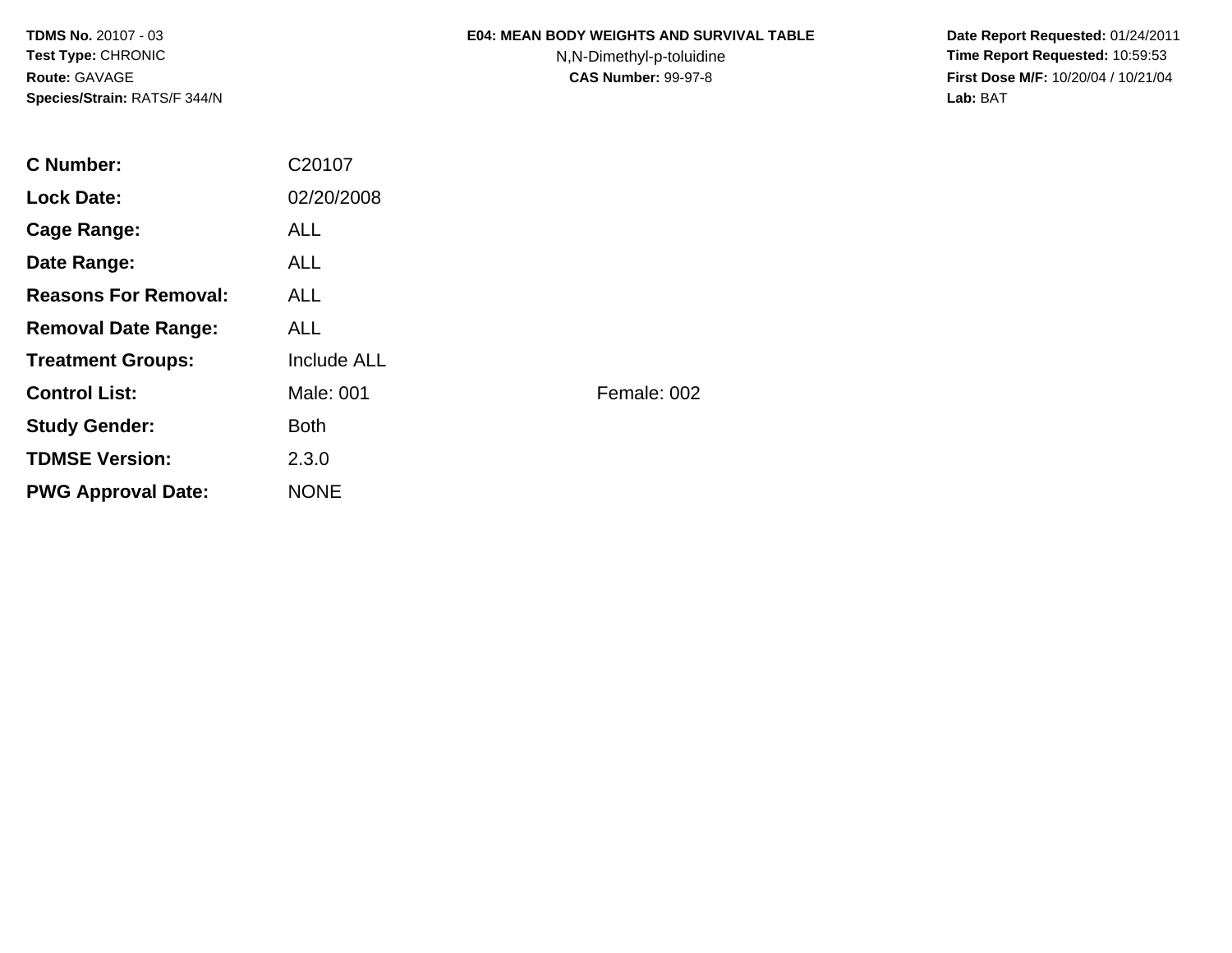#### **E04: MEAN BODY WEIGHTS AND SURVIVAL TABLE**

# N,N-Dimethyl-p-toluidine

 **Date Report Requested:** 01/24/2011 **Time Report Requested:** 10:59:53 **First Dose M/F:** 10/20/04 / 10/21/04<br>**Lab:** BAT **Lab:** BAT

**MALE**

| <b>DAY</b> | 0 MG/KG |    |             | 6 MG/KG                               |    |       | 20 MG/KG                              |    |       | <b>60 MG/KG</b>                       |    |  |  |
|------------|---------|----|-------------|---------------------------------------|----|-------|---------------------------------------|----|-------|---------------------------------------|----|--|--|
|            | WT(G)   | N  | WT(G)       | $\frac{\%}{\text{OF}}$<br><b>CNTL</b> | N  | WT(G) | $\frac{\%}{\text{OF}}$<br><b>CNTL</b> | N  | WT(G) | $\frac{\%}{\text{OF}}$<br><b>CNTL</b> | N  |  |  |
| 1          | 114.9   | 50 | 114.7       | 99.8                                  | 50 |       | 114.9 100.0                           | 50 |       | 115.3 100.4                           | 50 |  |  |
| 8          | 144.1   | 50 | 144.3 100.2 |                                       | 50 | 144.5 | 100.3                                 | 50 | 141.2 | 98.0                                  | 50 |  |  |
| 15         | 177.4   | 50 | 181.4 102.2 |                                       | 50 |       | 180.9 102.0                           | 50 | 174.4 | 98.3                                  | 50 |  |  |
| 22         | 207.9   | 50 | 210.4 101.2 |                                       | 50 | 210.5 | 101.3                                 | 50 | 201.5 | 96.9                                  | 50 |  |  |
| 29         | 231.0   | 50 | 234.8 101.7 |                                       | 50 | 233.5 | 101.1                                 | 50 | 222.8 | 96.5                                  | 50 |  |  |
| 36         | 247.9   | 50 | 252.1 101.7 |                                       | 50 |       | 249.6 100.7                           | 50 | 238.9 | 96.4                                  | 50 |  |  |
| 43         | 262.6   | 50 | 266.0 101.3 |                                       | 50 |       | 264.0 100.5                           | 50 | 252.6 | 96.2                                  | 50 |  |  |
| 50         | 273.1   | 50 | 275.6 100.9 |                                       | 50 |       | 274.1 100.4                           | 50 | 261.0 | 95.5                                  | 50 |  |  |
| 57         | 284.6   | 50 |             | 288.3 101.3                           | 50 |       | 284.4 100.0                           | 50 | 270.6 | 95.1                                  | 50 |  |  |
| 64         | 295.2   | 50 | 298.5 101.1 |                                       | 49 | 294.5 | 99.8                                  | 50 | 279.5 | 94.7                                  | 50 |  |  |
| 71         | 307.1   | 50 | 310.9 101.2 |                                       | 49 | 308.0 | 100.3                                 | 50 | 292.0 | 95.1                                  | 50 |  |  |
| 78         | 314.7   | 50 | 319.0 101.4 |                                       | 49 | 316.5 | 100.6                                 | 50 | 297.6 | 94.5                                  | 50 |  |  |
| 85         | 324.4   | 50 |             | 328.5 101.3                           | 49 | 325.0 | 100.2                                 | 50 | 304.7 | 93.9                                  | 50 |  |  |
| 113        | 351.7   | 50 |             | 357.4 101.6                           | 49 | 349.5 | 99.4                                  | 50 | 328.1 | 93.3                                  | 50 |  |  |
| 141        | 375.5   | 50 |             | 375.4 100.0                           | 49 | 373.2 | 99.4                                  | 49 | 345.3 | 92.0                                  | 50 |  |  |
| 169        | 396.7   | 50 |             | 396.9 100.0                           | 49 | 394.0 | 99.3                                  | 48 | 364.7 | 91.9                                  | 50 |  |  |
| 197        | 412.9   | 50 | 417.3 101.1 |                                       | 49 | 409.3 | 99.1                                  | 48 | 376.7 | 91.2                                  | 49 |  |  |
| 225        | 423.6   | 50 | 427.8 101.0 |                                       | 49 | 419.1 | 98.9                                  | 48 | 387.2 | 91.4                                  | 49 |  |  |
| 253        | 430.5   | 50 | 439.5 102.1 |                                       | 49 | 429.2 | 99.7                                  | 46 | 394.4 | 91.6                                  | 49 |  |  |
| 281        | 439.6   | 50 | 445.6 101.4 |                                       | 49 | 431.3 | 98.1                                  | 46 | 399.0 | 90.8                                  | 49 |  |  |
| 309        | 447.7   | 50 | 452.5 101.1 |                                       | 49 | 441.7 | 98.7                                  | 46 | 405.4 | 90.6                                  | 49 |  |  |
| 337        | 456.4   | 49 | 457.0 100.1 |                                       | 48 | 452.4 | 99.1                                  | 46 | 412.3 | 90.3                                  | 49 |  |  |
| 365        | 462.1   | 49 | 467.1 101.1 |                                       | 48 | 458.4 | 99.2                                  | 46 | 413.8 | 89.5                                  | 48 |  |  |
| 393        | 468.5   | 49 | 470.3 100.4 |                                       | 48 | 461.9 | 98.6                                  | 46 | 420.9 | 89.8                                  | 47 |  |  |
| 421        | 470.7   | 49 | 479.5 101.9 |                                       | 48 | 464.9 | 98.8                                  | 46 | 423.0 | 89.9                                  | 46 |  |  |
| 449        | 478.0   | 49 | 481.9 100.8 |                                       | 48 | 470.2 | 98.4                                  | 46 | 426.8 | 89.3                                  | 45 |  |  |
| 477        | 484.6   | 49 | 488.6 100.8 |                                       | 48 | 472.8 | 97.6                                  | 46 | 426.8 | 88.1                                  | 45 |  |  |
| 505        | 490.0   | 49 | 486.9       | 99.4                                  | 48 | 475.0 | 97.0                                  | 46 | 429.2 | 87.6                                  | 44 |  |  |
| 533        | 489.7   | 49 | 495.4 101.2 |                                       | 46 | 473.4 | 96.7                                  | 45 | 426.7 | 87.1                                  | 44 |  |  |
| 561        | 498.8   | 49 | 505.1 101.3 |                                       | 46 | 487.7 | 97.8                                  | 44 | 434.7 | 87.2                                  | 44 |  |  |
| 589        | 489.9   | 49 | 502.6 102.6 |                                       | 45 | 480.3 | 98.0                                  | 43 | 420.3 | 85.8                                  | 42 |  |  |
| 617        | 495.8   | 45 | 511.3 103.1 |                                       | 44 | 482.7 | 97.4                                  | 41 | 424.8 | 85.7                                  | 38 |  |  |
| 645        | 503.5   | 44 | 517.8 102.8 |                                       | 43 | 491.4 | 97.6                                  | 38 | 426.6 | 84.7                                  | 34 |  |  |
| 673        | 498.8   | 42 | 514.4 103.1 |                                       | 43 | 481.8 | 96.6                                  | 36 | 421.0 | 84.4                                  | 27 |  |  |
| 701        | 500.0   | 38 | 517.0 103.4 |                                       | 40 | 475.0 | 95.0                                  | 33 | 410.8 | 82.2                                  | 25 |  |  |
|            |         |    |             |                                       |    |       |                                       |    |       |                                       |    |  |  |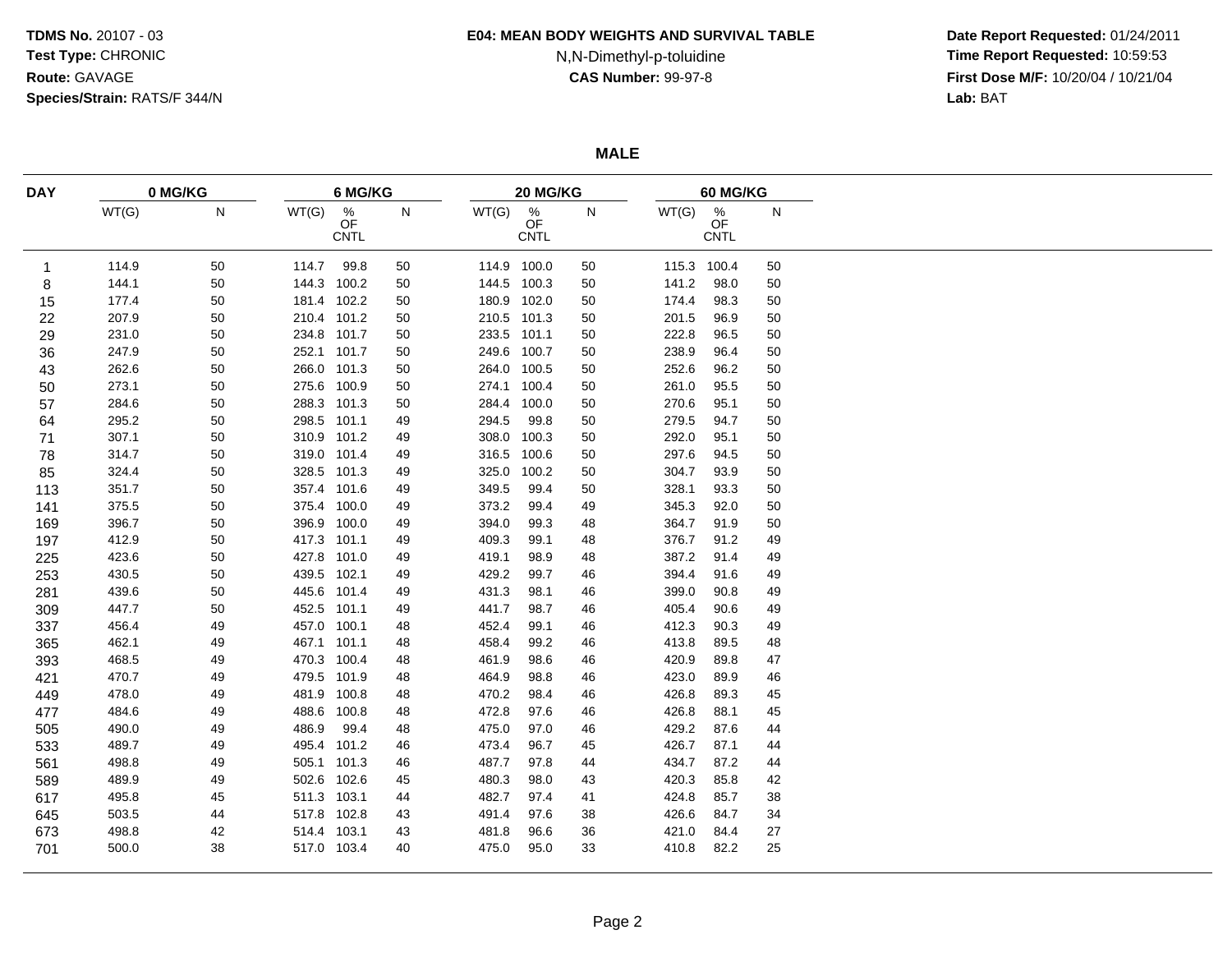#### **E04: MEAN BODY WEIGHTS AND SURVIVAL TABLE**

## N,N-Dimethyl-p-toluidine

 **Date Report Requested:** 01/24/2011 **Time Report Requested:** 10:59:53 **First Dose M/F:** 10/20/04 / 10/21/04<br>**Lab:** BAT **Lab:** BAT

### **MALE**

| <b>DAY</b>          |       | 0 MG/KG | 6 MG/KG                         |    | 20 MG/KG                        |    | <b>60 MG/KG</b>                      |    |
|---------------------|-------|---------|---------------------------------|----|---------------------------------|----|--------------------------------------|----|
|                     | WT(G) | N       | WT(G)<br>%<br>OF<br><b>CNTL</b> | N  | WT(G)<br>%<br>OF<br><b>CNTL</b> | N  | WT(G)<br>%<br>OF<br>◡<br><b>CNTL</b> | N  |
| <b>TERM<br/>SAC</b> | 495.3 | 37      | 507.8 102.5                     | 37 | 94.3<br>467.0                   | 31 | 80.5<br>398.9                        | 21 |

\*\*\* END OF MALE \*\*\*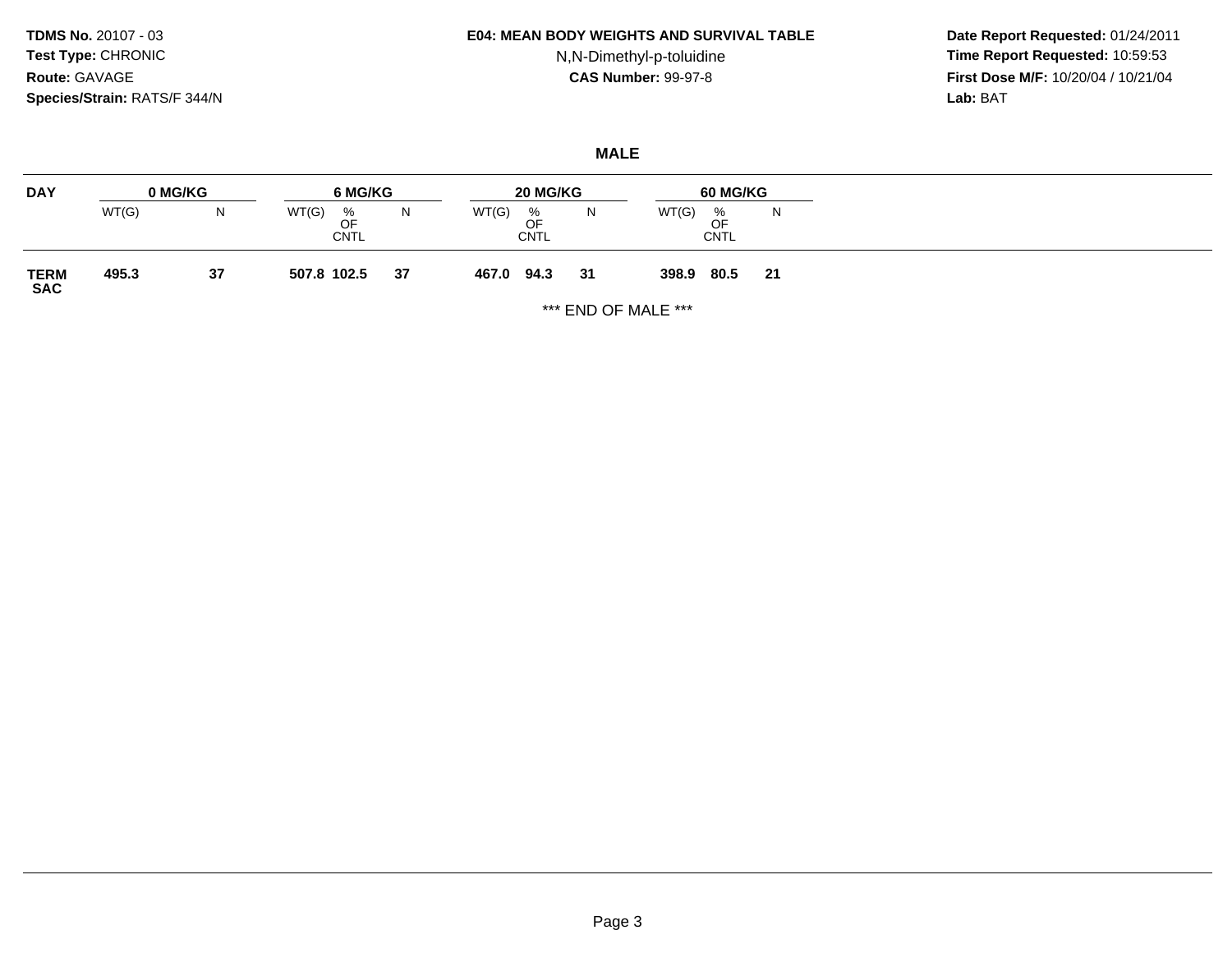#### **E04: MEAN BODY WEIGHTS AND SURVIVAL TABLE**

## N,N-Dimethyl-p-toluidine

 **Date Report Requested:** 01/24/2011 **Time Report Requested:** 10:59:53 **First Dose M/F:** 10/20/04 / 10/21/04<br>**Lab:** BAT **Lab:** BAT

### **FEMALE**

| <b>DAY</b>  | 0 MG/KG<br>6 MG/KG |    |             |                                  |           | 60 MG/KG |                                       |              |       |                                  |           |
|-------------|--------------------|----|-------------|----------------------------------|-----------|----------|---------------------------------------|--------------|-------|----------------------------------|-----------|
|             | WT(G)              | N  | WT(G)       | $\%$<br><b>OF</b><br><b>CNTL</b> | ${\sf N}$ | WT(G)    | 20 MG/KG<br>$\%$<br>OF<br><b>CNTL</b> | $\mathsf{N}$ | WT(G) | $\%$<br><b>OF</b><br><b>CNTL</b> | ${\sf N}$ |
| $\mathbf 1$ | 102.6              | 50 | 104.0 101.4 |                                  | 50        |          | 102.9 100.3                           | 50           | 103.1 | 100.5                            | 50        |
| 8           | 116.6              | 50 | 118.8 101.9 |                                  | 50        |          | 118.9 102.0                           | 50           | 116.2 | 99.7                             | 50        |
| 15          | 132.2              | 50 | 134.8 102.0 |                                  | 50        |          | 135.4 102.4                           | 50           | 130.9 | 99.0                             | 49        |
| 22          | 144.6              | 50 | 147.6 102.1 |                                  | 50        |          | 147.8 102.2                           | 50           | 141.9 | 98.2                             | 49        |
| 29          | 155.5              | 50 | 158.2 101.8 |                                  | 50        |          | 158.6 102.0                           | 50           | 153.0 | 98.4                             | 49        |
| 36          | 162.3              | 50 | 167.5 103.3 |                                  | 50        |          | 166.7 102.7                           | 50           | 161.5 | 99.5                             | 49        |
| 43          | 168.8              | 50 | 173.3 102.7 |                                  | 49        |          | 172.7 102.3                           | 50           | 165.3 | 98.0                             | 49        |
| 50          | 174.7              | 50 | 179.2 102.6 |                                  | 49        |          | 177.0 101.3                           | 50           | 170.0 | 97.3                             | 49        |
| 57          | 180.6              | 50 | 184.7 102.3 |                                  | 49        |          | 180.9 100.2                           | 50           | 174.5 | 96.6                             | 49        |
| 64          | 181.5              | 50 | 186.6 102.8 |                                  | 49        |          | 183.4 101.0                           | 50           | 177.7 | 97.9                             | 49        |
| 71          | 187.6              | 50 | 193.3 103.0 |                                  | 49        |          | 190.2 101.4                           | 50           | 184.5 | 98.3                             | 49        |
| 78          | 192.1              | 50 | 196.4 102.3 |                                  | 49        |          | 193.0 100.5                           | 50           | 186.1 | 96.9                             | 49        |
| 85          | 194.5              | 50 | 199.9 102.8 |                                  | 49        |          | 197.3 101.4                           | 50           | 189.3 | 97.3                             | 49        |
| 113         | 207.2              | 50 | 211.8 102.2 |                                  | 49        |          | 209.6 101.2                           | 50           | 199.1 | 96.1                             | 49        |
| 141         | 218.7              | 50 | 224.0 102.5 |                                  | 49        |          | 220.1 100.7                           | 50           | 206.2 | 94.3                             | 49        |
| 169         | 229.0              | 50 | 231.9 101.3 |                                  | 49        | 228.5    | 99.8                                  | 50           | 214.3 | 93.6                             | 49        |
| 197         | 237.1              | 50 | 242.1 102.1 |                                  | 49        | 236.2    | 99.6                                  | 50           | 219.8 | 92.7                             | 49        |
| 225         | 243.1              | 50 | 248.0 102.0 |                                  | 49        | 241.7    | 99.4                                  | 50           | 221.6 | 91.2                             | 49        |
| 253         | 253.6              | 50 | 258.5 101.9 |                                  | 49        | 250.9    | 98.9                                  | 50           | 226.4 | 89.2                             | 49        |
| 281         | 265.6              | 50 |             | 267.1 100.6                      | 49        | 258.4    | 97.3                                  | 50           | 232.3 | 87.5                             | 49        |
| 309         | 272.8              | 50 | 275.8 101.1 |                                  | 49        | 265.1    | 97.2                                  | 50           | 235.9 | 86.5                             | 49        |
| 337         | 283.4              | 50 | 287.5 101.5 |                                  | 49        | 274.1    | 96.7                                  | 50           | 242.7 | 85.7                             | 49        |
| 365         | 290.2              | 50 | 295.2 101.7 |                                  | 49        | 283.2    | 97.6                                  | 50           | 244.2 | 84.2                             | 49        |
| 393         | 298.9              | 50 | 305.2 102.1 |                                  | 49        | 292.3    | 97.8                                  | 50           | 251.7 | 84.2                             | 47        |
| 421         | 305.6              | 50 | 315.0 103.1 |                                  | 49        | 300.9    | 98.5                                  | 50           | 257.8 | 84.4                             | 47        |
| 449         | 311.7              | 50 |             | 322.8 103.6                      | 49        | 304.9    | 97.8                                  | 50           | 261.1 | 83.8                             | 47        |
| 477         | 322.8              | 50 | 333.1 103.2 |                                  | 49        | 315.0    | 97.6                                  | 50           | 266.3 | 82.5                             | 44        |
| 505         | 330.5              | 50 | 341.2 103.2 |                                  | 49        | 323.3    | 97.8                                  | 50           | 273.4 | 82.7                             | 44        |
| 533         | 336.8              | 50 | 347.9 103.3 |                                  | 48        | 327.8    | 97.3                                  | 50           | 279.0 | 82.8                             | 43        |
| 561         | 344.1              | 49 | 355.2 103.2 |                                  | 48        | 338.1    | 98.3                                  | 50           | 286.0 | 83.1                             | 40        |
| 589         | 346.5              | 48 | 354.6 102.3 |                                  | 47        | 336.2    | 97.0                                  | 50           | 283.4 | 81.8                             | 39        |
| 617         | 350.4              | 47 | 361.6 103.2 |                                  | 45        | 345.1    | 98.5                                  | 46           | 290.3 | 82.9                             | 36        |
| 645         | 354.1              | 44 | 363.5 102.7 |                                  | 45        | 350.0    | 98.9                                  | 45           | 294.5 | 83.2                             | 35        |
| 673         | 352.0              | 41 | 363.6 103.3 |                                  | 45        | 346.6    | 98.5                                  | 41           | 290.4 | 82.5                             | 34        |
| 701         | 353.3              | 34 |             | 368.2 104.2                      | 43        | 345.9    | 97.9                                  | 38           | 291.2 | 82.4                             | 29        |
|             |                    |    |             |                                  |           |          |                                       |              |       |                                  |           |